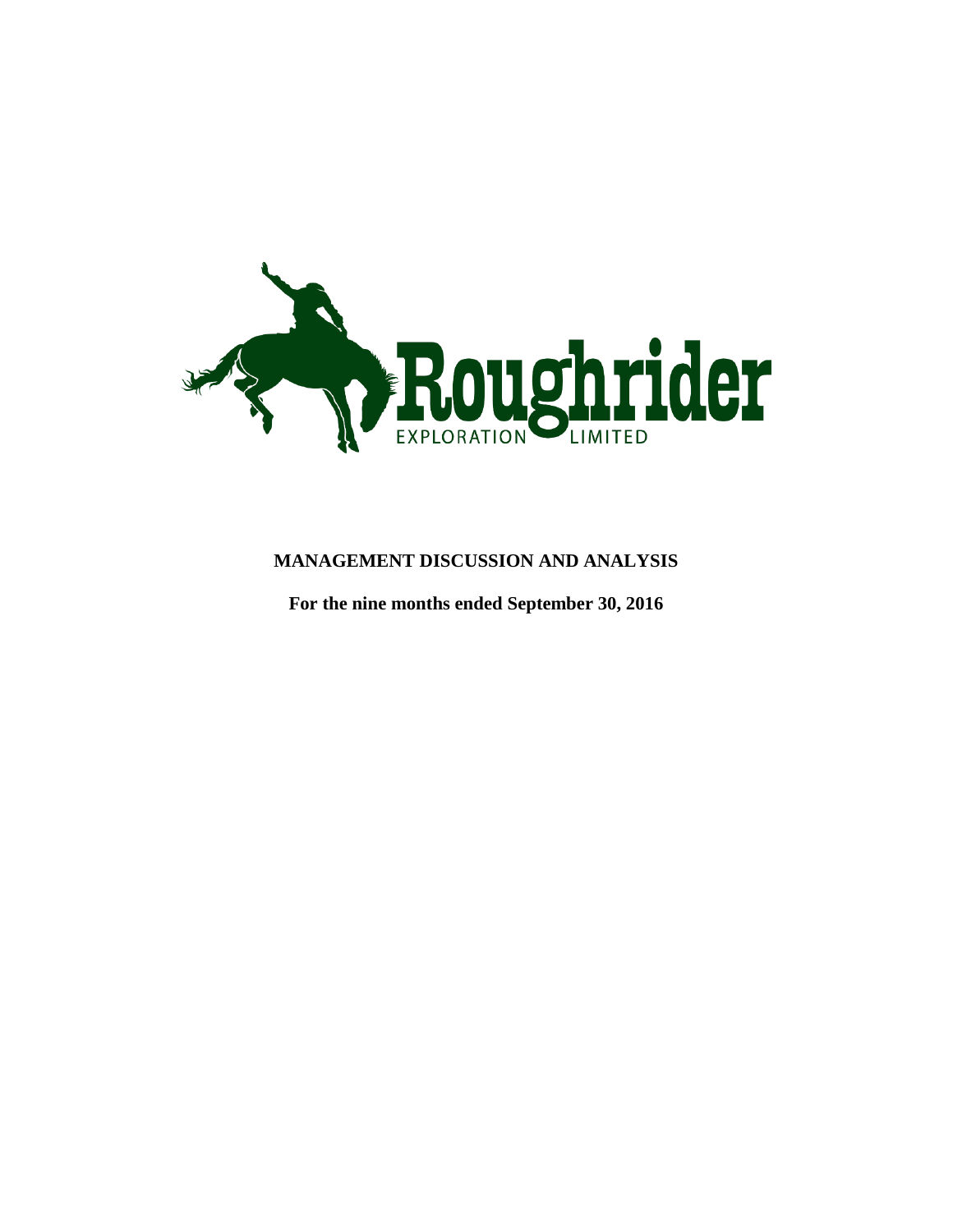Management Discussion & Analysis Quarter ended September 30, 2016

### **INTRODUCTION**

Prepared on November 21, 2016 for the nine months ended September 30, 2016 ("Q3 2016"), this Management Discussion and Analysis ("MD&A") supplements, but does not form part of the audited financial statements of Roughrider Exploration Limited ("Roughrider" or the "Company"). This MD&A should be read in conjunction with the accompanying unaudited condensed interim financial statements of Roughrider, and the related notes thereto for the quarter ended September 30, 2016, as well as the audited financial statements for the years ended December 31, 2015 and 2014 and the related notes which have been prepared in accordance with International Financial Reporting Standards ("IFRS").

Additional information, including audited financial statements and more detail on specific items discussed in this MD&A can be found on the Company's page at [www.sedar.com.](http://www.sedar.com/)

Monetary amounts in the following discussion are in Canadian dollars.

This MD&A contains Forward Looking Information. Please read the Cautionary Statements on page 3 carefully.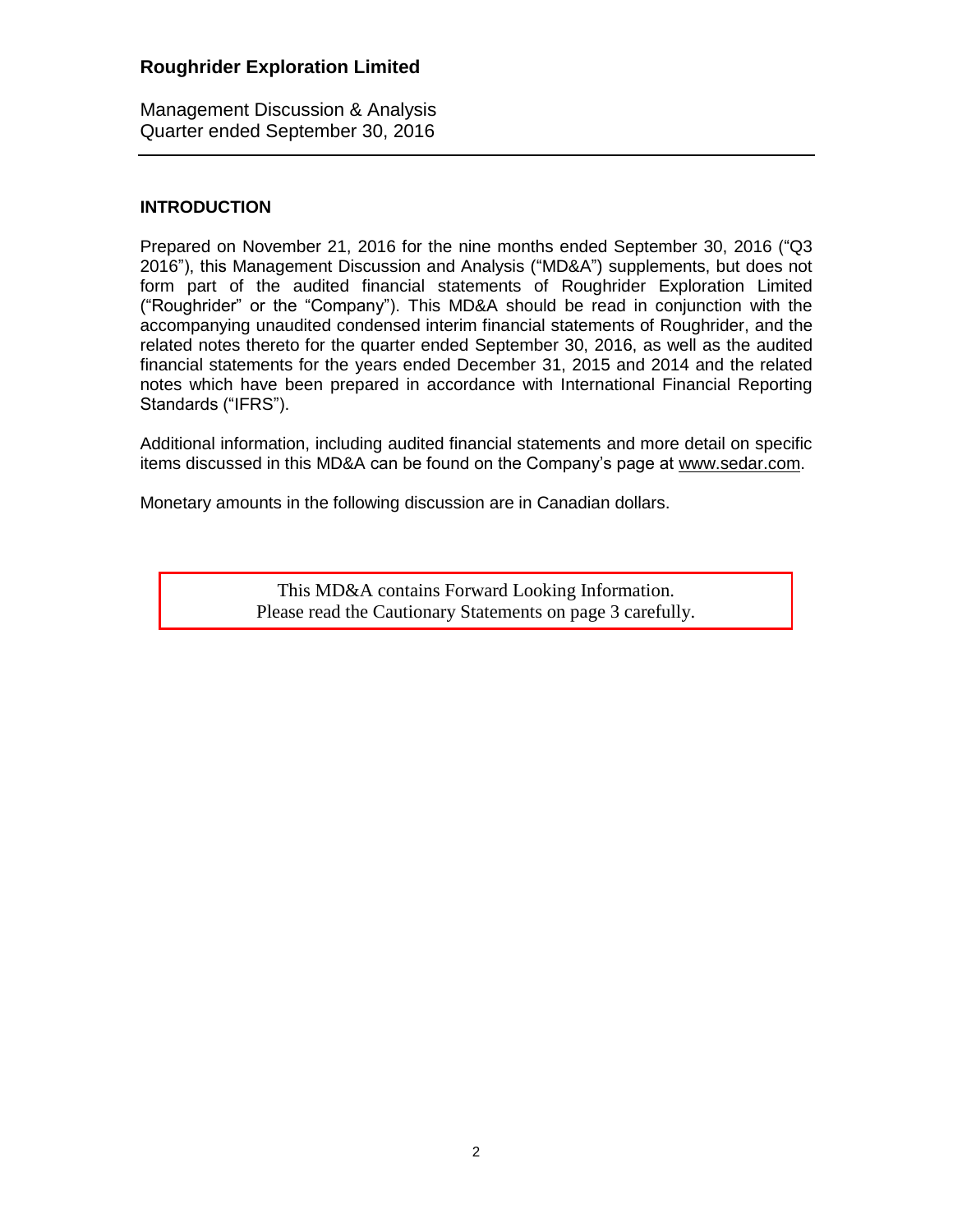Management Discussion & Analysis Quarter ended September 30, 2016

### **FORWARD-LOOKING INFORMATION**

This MD&A contains certain forward-looking information and forward looking statements as defined in applicable securities laws. All statements other than historical fact are forward looking statements.

The statements reflect the current beliefs of the Company, and are based on currently available information. Accordingly, these statements are subject to known and unknown risks, uncertainties and other factors which could cause the actual results, performance or achievements of the Company to be materially different from any future results, performance or achievements expressed in or implied by the forward-looking statements. This forward-looking information, principally under the heading "Outlook," but also elsewhere in this document, includes estimates, forecasts, plans and statements as to the Company's current expectations concerning, among other things, continuance as a going concern, collection of receivables, requirements for additional capital, the availability of financing, and the potential held by projects in the Company's portfolio.

Forward-looking statements are based on a number of assumptions, including, but not limited to, assumptions regarding general business and economic conditions, interest rates, the global and local supply and demand for labour and other project inputs, changes in commodity prices in general, changes to legislation, conditions in financial markets (in particular, the continuing availability of financing), our ability to attract and retain skilled staff, and our ongoing relations with governments, our employees and business partners. The foregoing list of assumptions is not exhaustive. Events or circumstances could cause actual results to vary materially from expectations.

Factors that may cause actual results to vary include, but are not limited to: actual experience in collecting receivables, changes in interest and currency exchange rates, acts or omissions of governments, including those who consider themselves self-governing, delays in the receipt of government approvals or permits to begin work, inaccurate geological and engineering assumptions, unanticipated future operational difficulties (including cost escalation, unavailability of materials and equipment, industrial disturbances or other job action, epidemic, pandemic or other disease outbreaks, and unanticipated events related to health, safety and environmental matters), political risk (including the risk that the rights to mine a project may be rescinded by the government or otherwise lost), actual exploration results, social unrest, failure of counterparties to perform their contractual obligations, changes in general economic conditions or conditions in the financial markets and other risk factors as detailed from time to time in the Company's reports and public filings with the Canadian securities administrators, filed on SEDAR. The Company does not assume the obligation to revise or update forward-looking information after the date of this document nor to make revisions to reflect the occurrence of future unanticipated events, except as may be required under applicable securities laws.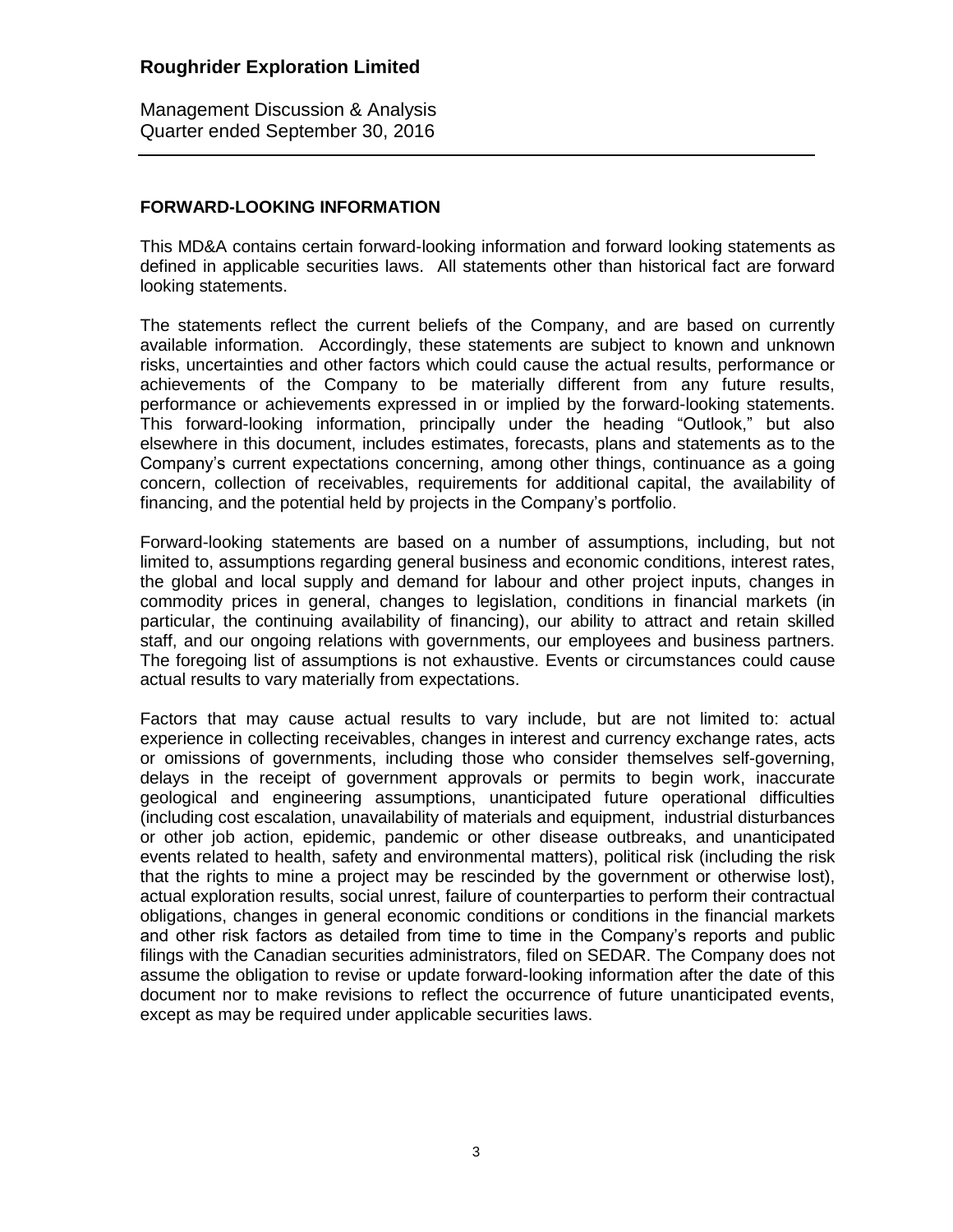Management Discussion & Analysis Quarter ended September 30, 2016

### **BUSINESS OF THE COMPANY**

The principal business of the Company is uranium mineral exploration in the Athabasca Basin region of northern Saskatchewan. The main focus of its work is the exploration of the 131,412 hectare (324,728 acre) Genesis uranium project located northeast of the Athabasca Basin, within the Wollaston-Mudjatk Transition Zone ("WMTZ"). All of Saskatchewan's operating uranium mines occur along the WMTZ where it extends to the southwest under the boundaries of the basin.

The Company is a reporting issuer in British Columbia, Alberta, and Ontario, and trades on the TSX-Venture Exchange under the symbol REL.

#### Genesis Property

Roughrider has an agreement with Kivalliq Energy Corp, ("Kivalliq") under which Roughrider may earn up to an 85% interest in Kivalliq's "Genesis" uranium project (the "Genesis property"). Under the terms of the option agreement, as amended December 22, 2015 (the "Genesis Property Option Agreement"), the Company may earn an initial 50% interest in the Genesis property by making cash payments of \$700,000 (\$525,000 paid), incurring exploration expenditures of \$2.1M (\$1.7M expended), and issuing 3,939,656 common shares (3,939,656 issued). Roughrider may acquire a further 35% interest (for an aggregate 85% interest) by making additional cash payments of \$700,000, and incurring additional exploration expenditures of \$2.5M. All remaining cash payments may be made either in cash or in shares, at Roughrider's election.

The Genesis property is located northeast of Saskatchewan's Athabasca Basin, and within the prospective Wollaston-Mudjatk Transition Zone. Notably, where the WMTZ extends beneath the cover of the rocks of the younger Athabasca Basin, it hosts every one of Canada's operating uranium mines. The Genesis property was originally comprised of 56 mineral claims, totalling 200,909 hectares (496,457 acres). The claims begin 25 km to the northeast of Cameco Corporation's recently closed Eagle Point uranium mine, and extend 90 kilometres northeast to the Manitoba border along this prospective geological and structural domain. On October 3, 2016, Roughrider announced that it has given notice to Kivalliq that Roughrider will not maintain its option on 15 of the 56 claims comprising the Genesis uranium property located in northern Saskatchewan and Manitoba. The Genesis property is now reduced to 41 claims totaling 131,412 hectares.

Until recently, explorers focused on targeting uranium mineralization within the current boundaries of the Athabasca Basin, even though many of the high-grade resources are located within basement rocks lying beneath the rocks of the basin. Recent discoveries, such as Fission Uranium Corp.'s Patterson Lake South (the RRR deposit), which is hosted by basement rocks that are clearly outside current basin boundaries, have renewed interest in exploration of areas outside of the basin, having known uranium showings and favorable structural settings within basement host rocks.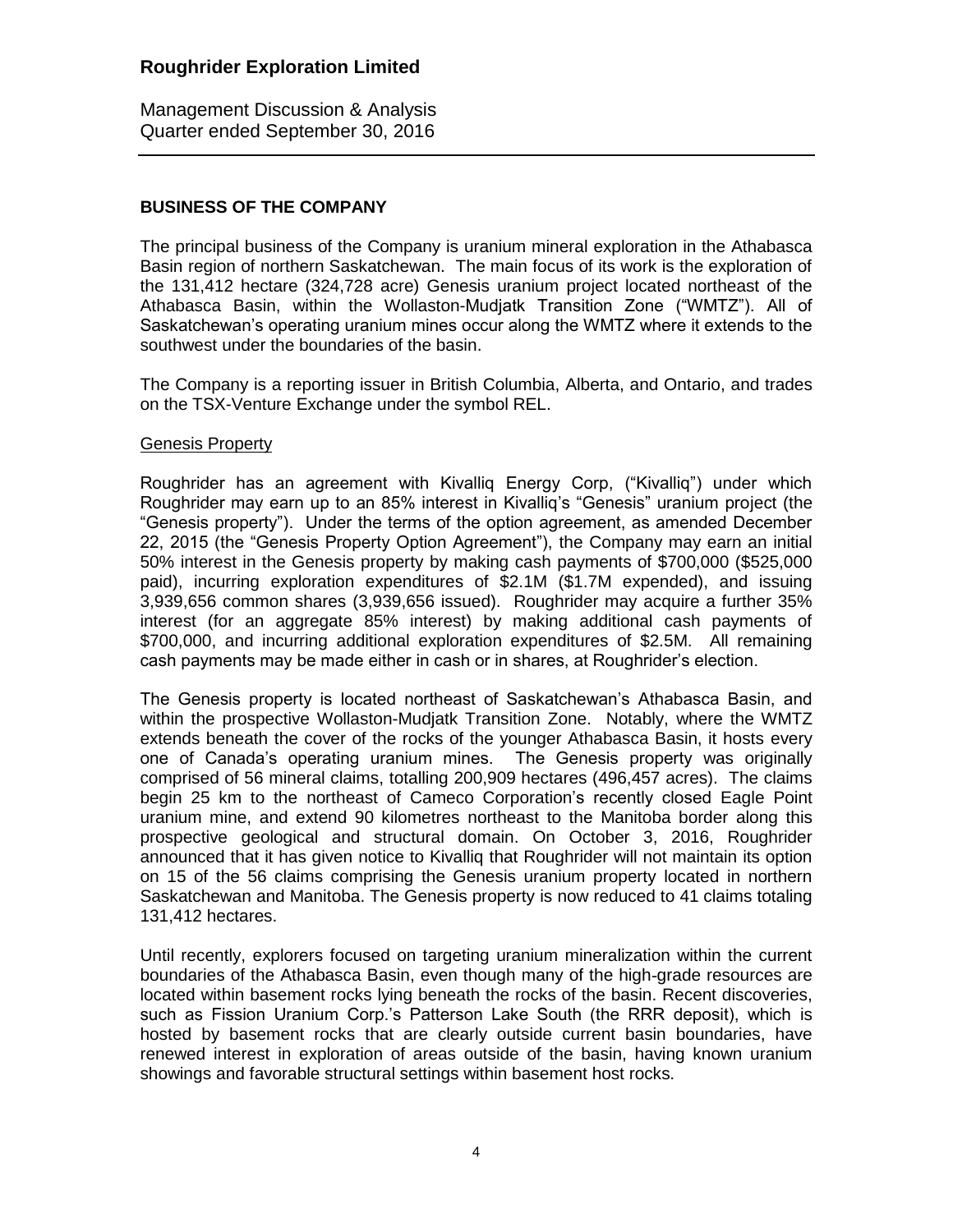Management Discussion & Analysis Quarter ended September 30, 2016

The Genesis property covers regional host rocks known to host uranium mineralization. The project area has previously been explored by Denison Mines Limited, Roughrider Uranium Corp., Triex Minerals Corporation, CanAlaska Uranium Ltd., and the geological surveys of Saskatchewan and Canada. Past exploration included lake sediment and soil geochemical surveys, airborne geophysical surveys, ground radiometric surveys, geological mapping and prospecting. A compilation by Kivalliq management of this historic work, which outlined 30 uranium showings and several known uranium-bearing boulder trains, helped to outline eight target areas that display multi-variant anomalism including combinations of geophysical conductors and/or existing lake sediment, boulder or outcrop uranium or indicator element geochemical anomalies.

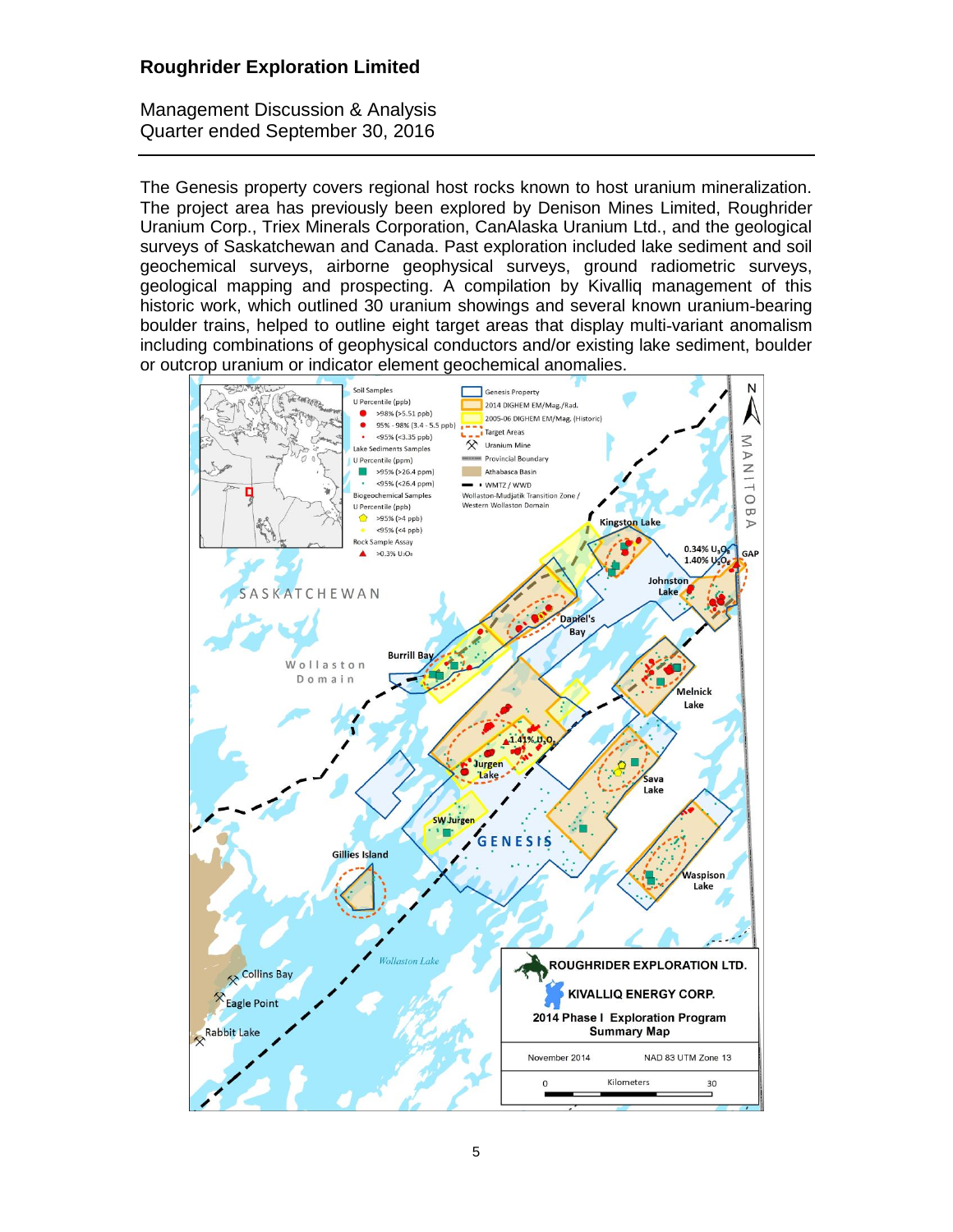Management Discussion & Analysis Quarter ended September 30, 2016

With its partner Kivalliq, Roughrider used a multi-disciplinary approach when developing the first phase exploration program. The initial program was designed to identify high priority targets for a future drill program, and also to suggest a number of secondary targets for further follow-up exploration. A property-wide lake sediment geochemical survey was undertaken in conjunction with airborne electromagnetic ("EM"), magnetic and radiometric geophysical surveys, and various combinations of grid-controlled soil geochemical sampling and orientation biogeochemical sampling, mapping and prospecting in the eight selected target areas. Exploration fieldwork for the 2014 Phase 1 program started on July  $18<sup>th</sup>$  and was completed September 10, 2014.

Preliminary results from the 5,984 line-kilometres of airborne geophysics helped to refine targets during the field work. The 2014 Phase I field work program was successful in isolating six priority areas based on repeated and expanded geochemical/biogeochemical anomalies, and favourable geology in association with discrete electromagnetic geophysical conductor signatures. In the Athabasca region, EM conductors often represent graphitic horizons in pelitic rocks that are a common host for uranium mineralization. Breaks in the general EM and magnetic trends in conjunction with elevated geochemistry may indicate structural disturbances that can be important to uranium mineralization emplacement. The six priority areas include the following: Jurgen 1 and Jurgen 2, Johnston Lake/GAP, Kingston Lake, Sava Lake, and Daniel's Bay (Burrill Bay area).

In addition, during 2014 the Company added seven claims totaling 1,941 ha to the Genesis property through a combination of purchase, property exchange and staking in both Saskatchewan and Manitoba. These seven claims are all in the Johnston Lake/GAP priority area and are contiguous with existing Genesis property claims. At the end of 2014, the Genesis property comprised a total of 200,677 hectares (495,883 acres).

In March 2015, Roughrider completed a winter field program on the Jurgen 1 and Jurgen 2 areas and the Sava Lake biogeochemical anomaly area. This program was designed to further investigate positive results from the 2014 summer work program; in particular, preliminary enzyme leach soil results from grids established above prominent DIGHEM EM conductors at Jurgen 1 and Jurgen 2 and multi-element biogeochemical anomalies at Sava Lake.

During the 2015 winter program, 545 biogeochemical samples were collected and 69.2 line kilometres of ground magnetic and Very Low Frequency Electromagnetic (VLF) geophysical survey work covered geochemically anomalous areas coincident with priority airborne EM conductors.

Jurgen 1 remains a compelling target demonstrating good spatial correlation between:

- 1) the highest uranium results from the 2015 biogeochemical program;
- 2) the highest uranium results from the 2014 enzyme leach soil sampling program (see news release December 1, 2014); and
- 3) the main Jurgen 1 EM conductive trend.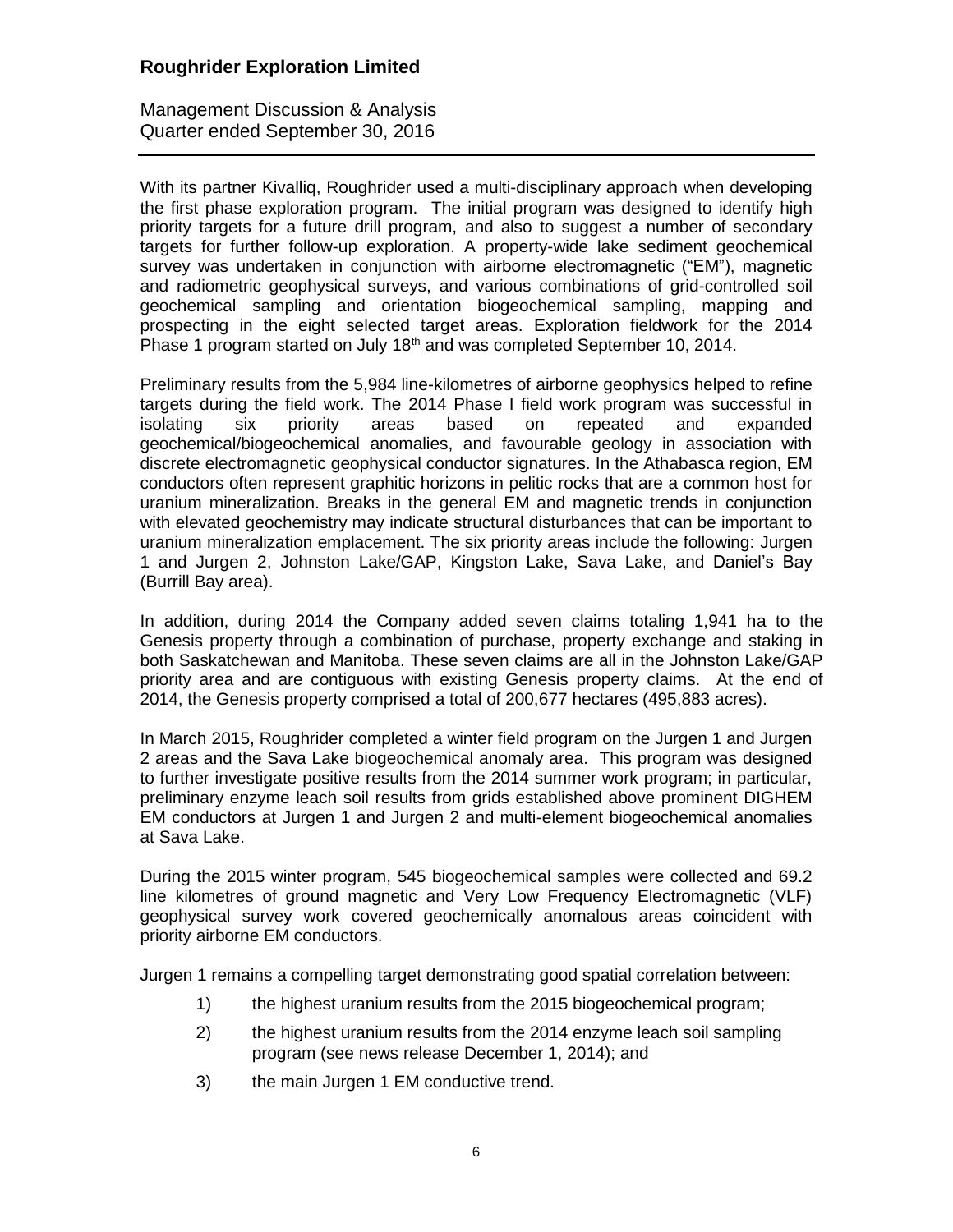Management Discussion & Analysis Quarter ended September 30, 2016

At Jurgen 2, the VLF-EM survey suggests a possible structural feature that disrupts the EM conductors mapped. Biogeochemical results anomalous for uranium at Jurgen 2 show a more subtle correlation to both the 2014 enzyme leach soil sample results and the airborne EM conductors targeted, but seem to extend to the Jurgen 1 conductor that passes through the south portion of the grid.

At Jurgen 1, eight of 249 samples returned values above the 98th percentile for uranium and twenty-one samples returned values above the 95th percentile. The three highest uranium values from the 2015 program were from samples coincident with the main Jurgen 1 conductor; 1.35ppm U, 1.64ppm U and 1.75ppm U. At Jurgen 2, eight of 296 biogeochemical samples returned values above the 95th percentile for uranium. The highest uranium value on the Jurgen 2 grid was 1.26ppm U.

In December 2015, Roughrider took delivery of an integrated assessment of geophysical, geological and geochemical data from select areas of interest at the Genesis uranium property in northeast Saskatchewan. The work was undertaken by Condor Consulting Inc. ("Condor"), recognized experts in the field of integrated exploration.

The 2015 compilation and interpretation carried out by Condor focused on four areas in the northeast portion of the Genesis property: Jurgen, Daniel's Bay, Kingston-Johnston-GAP and Melnick. Within these four areas, thirty-one individual target zones have been identified, of which sixteen will be evaluated as part of the recently completed FALCON Airborne Gravity Gradiometry survey (see news release February 1, 2016). Four of Condor's highest priority target zones that fall within the gravity survey area are:

- **Jurgen** (J-TZ1): Electromagnetic (EM) conductors are spatially associated with an elevated radiometric response and an anomalous boulder sample result (1.41% U3O8; reported December 1, 2014). The Jurgen area remains the most prospective on the property, hosting 12 of the 31 target zones, including J-TZ2 (Jurgen 2) and J-TZ3 (Jurgen 1);
- **Kingston** (K-TZ1): EM conductors trend along a regional geologic contact that is also coincident with a magnetic low, and lake sediments having anomalous uranium and several anomalous radiometric responses;
- **Daniels Bay** (DB-TZ1): Enzyme leach soil and rock geochemical anomalies are spatially associated with medium to strong northeast to east-west trending EM conductors and a magnetic domain boundary;
- **Melnick** (M-TZ1): A north-south strike-slip fault intersects a conductive contact along the boundary of a low magnetic response, coincident with a trend of uranium in lake sediments.

In its 2015 assessment of the Jurgen, Kingston/Johnston/GAP, Daniel's Bay and Melnick areas, Condor conducted comprehensive processing and analysis of airborne surveys flown over Genesis in 2006, 2007 and 2014 (VTEM by Geotech and magnetics, DIGHEM EM, radiometrics by Fugro). Multiple other data sets that include recent and historic radiometric, soil, vegetation and boulder sampling were also incorporated in the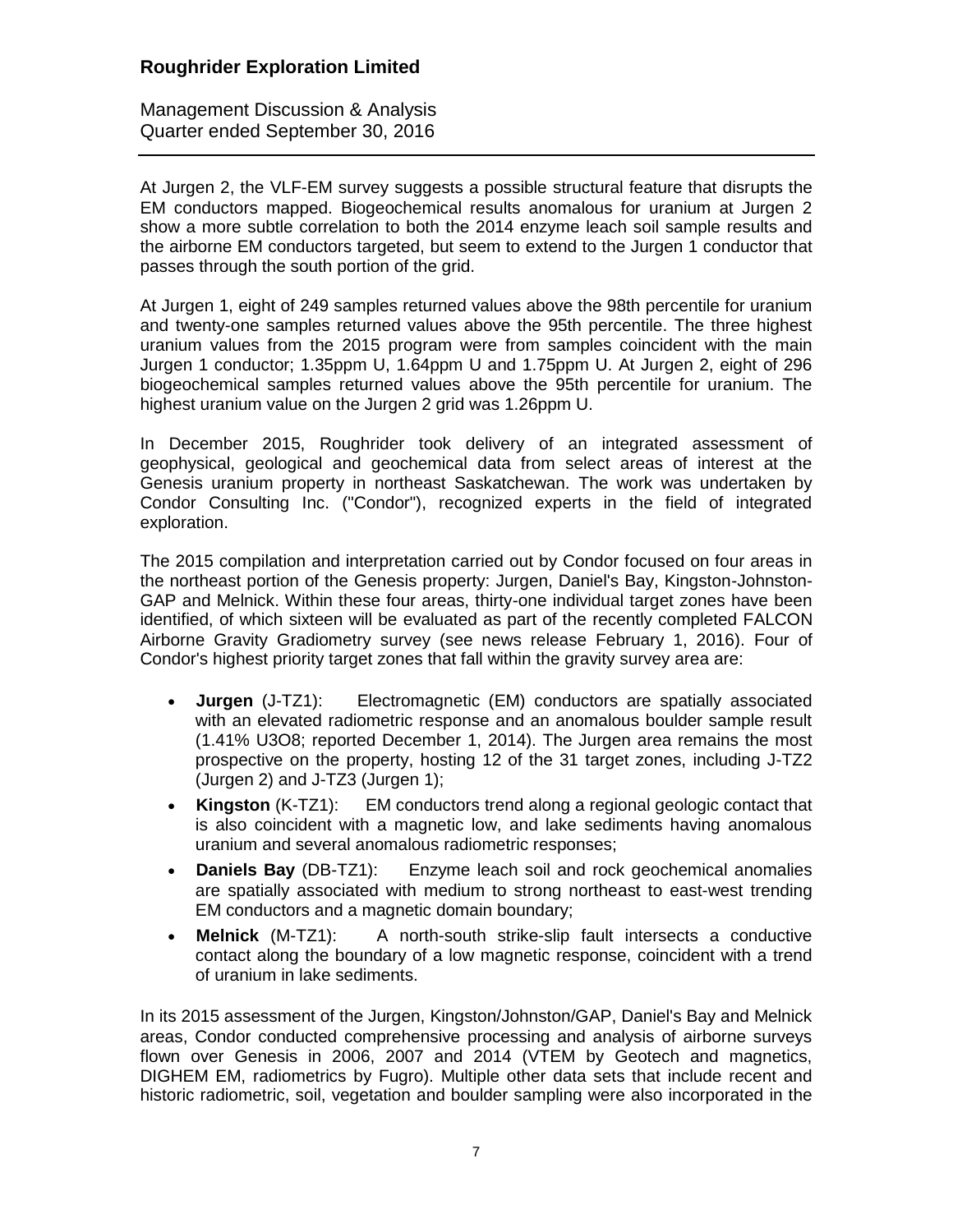Management Discussion & Analysis Quarter ended September 30, 2016

interpretation. Condor's work resulted in a detailed "GeoInterp" which will be used for future geological and structural interpretation.



### Other Roughrider Properties

Roughrider holds four other properties that the Company staked itself, namely Mozzie Lake, Fire Eye Lake, Walker Creek, and Neely-Elke. The seven claims that comprise these properties, total 9,734 hectares, are 100% owned by Roughrider and are not part of the Genesis property. The properties were selected based on a variety of parameters, including proximity to known mineralization, historic occurrences, favourable geology, lake sediment geochemistry and geophysics.

 Mozzie Lake property is comprised of two claims totalling 4,098 ha roughly 25 km north of the Athabasca Basin contact in the Black Lake area. The Mozzie Lake uranium prospect occurs within the Mudjatik Domain and has been demonstrated to include intersections of up to 38.1 metres apparent width of  $0.08\%$  U<sub>3</sub>O<sub>8</sub> (1968) core hole DDH68-20A-02) Mozzie Lake was the subject of a very focused 19 hole diamond drill program in 1967-68.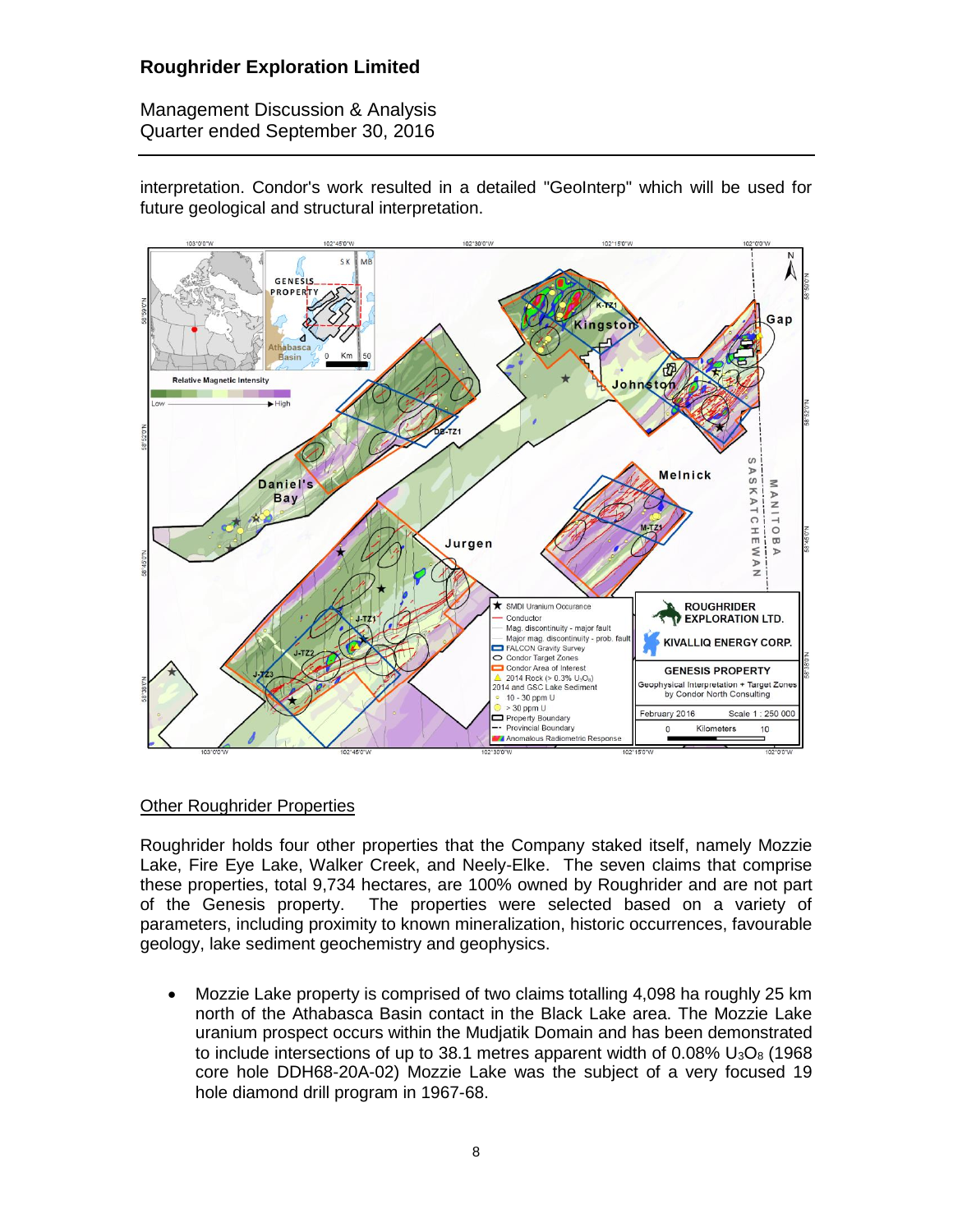Management Discussion & Analysis Quarter ended September 30, 2016

- The Fire Eye Lake property consists of a single claim of 2,662 ha located 65 kilometres southwest of the Genesis property along the south margins of the Wollaston Domain, and produced historic grab sample results of 0.34%, 0.27%, 0.08% and 0.03%  $U_3O_8$ .
- Knoke Lake (1,239 ha), Walker Creek (three claims; 2,298 ha), Laverdiere Creek (one claim, 376 ha) and Douglas River properties (seven claims totaling 4,865 ha) make up the remaining Roughrider properties.

### **Claim Transfer**

On August 11, 2015, Roughrider transferred 100% of the title in mineral dispositions S111916 and MC1246 to Kivalliq, subject to the terms of the Area of Interest clause of the Genesis Property Option Agreement. The claims are contiguous with the Genesis Property claims and comprise 34.8 hectares and 1556.8 hectares respectively in the Johnston Lake-GAP priority area.

### **Section 75 Assessment Expenditure Relief:**

On August 20, 2015 the Saskatchewan Ministry of Economy granted Kivalliq, on behalf of Roughrider, one full year of relief from its 2015 annual assessment work expenditure requirements for the majority of the Genesis Property. The relief was granted for 49 Genesis Property claims named in the application, covering a total of 200,450 hectares, representing \$3,006,746 in expenditure relief.

The relief was granted, subject to Section 75(1) of the Saskatchewan Mineral Tenure Registry Regulations (the Regulations), because of the severe forest fire hazard that existed throughout northern Saskatchewan in 2015 that seriously hampered efforts to conduct a summer field work program. Claim S111916 was not included in the application; comprising only 34.8 hectares, S111916 is in good standing up to 2034. The roughly \$250,000 of assessment work completed by Roughrider in March and December of 2015 will not be eligible for assessment credit, based on the terms of Section 75 of the Regulations.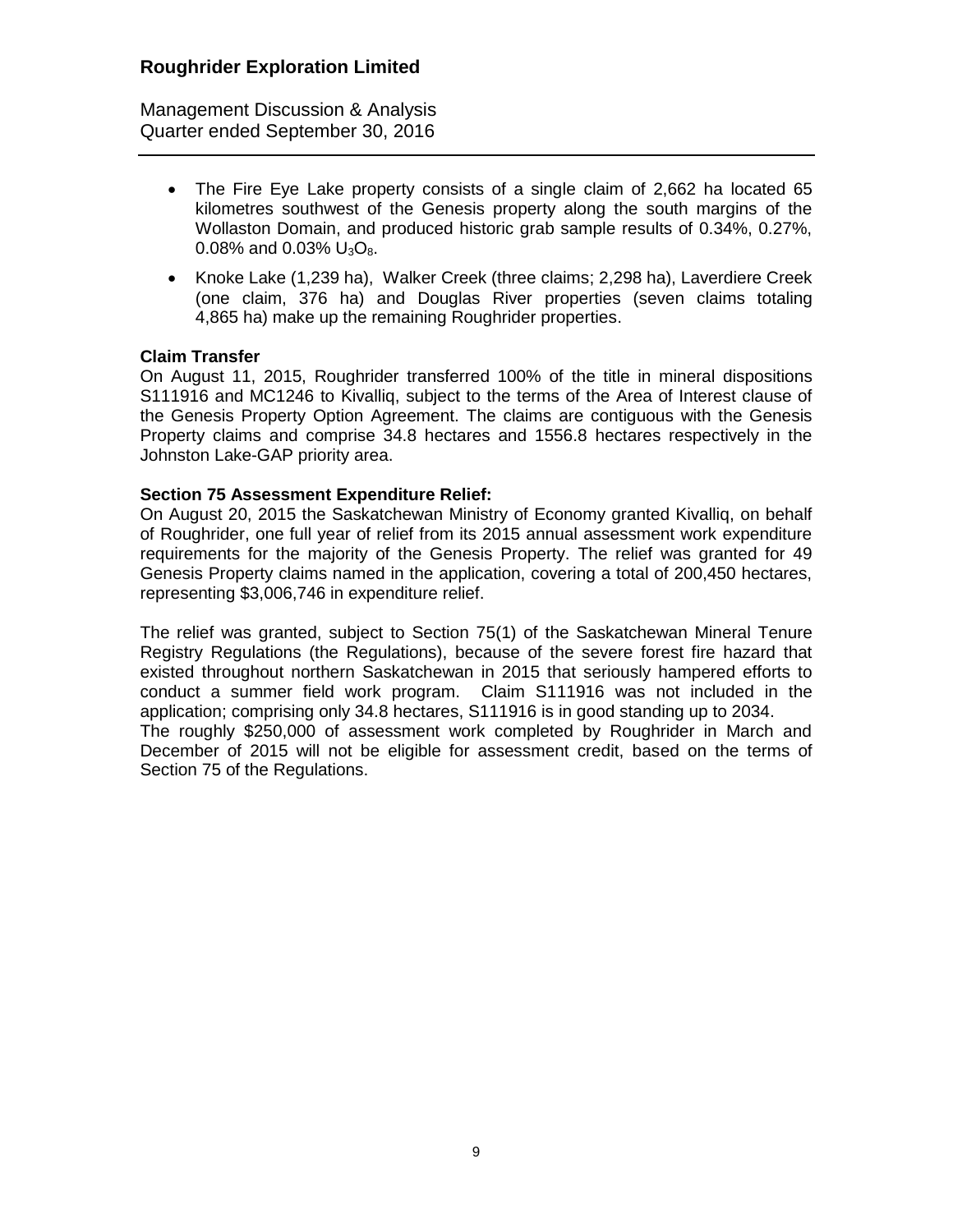Management Discussion & Analysis Quarter ended September 30, 2016

### HIGHLIGHTS FOR THE PERIOD ENDED SEPTEMBER 30, 2016

### **Financial Highlights**

Roughrider closed the nine month period spending \$104,300 on exploration, while restricting overall net expenses for the quarter to \$355,200, with most of management deferring the collection of their salary in order to help the Company retain cash.

On February 1, 2016, the Company closed a private placement consisting of 1,035,147 units priced at \$0.07 for gross proceeds of \$72,460. Each unit consisted of one common share and one warrant. Each whole warrant entitles the holder to purchase one common share at a price of \$0.12 per share until February 1, 2018.

On February 1, 2016, the Company also issued 250,000 stock options to a director of the Company. These stock options are exercisable at a price of \$0.12 until February 1, 2021.

On May 30, 2016, the Company acquired Saskatchewan Mineral Dispositions MC2080, MC2081 and MC2082 in exchange for 75,000 shares valued at \$9,000 and a 2% Net Smelter Returns ("NSR") royalty on the three mineral dispositions. The NSR may be reduced to 1% by the payment of \$500,000 within six months of publishing a feasibility study incorporating the area covered by the licences.

In July 2016, a further 486,000 shares were released from escrow as further described in Note 6 of the condensed interim financials for the quarter ended September 30, 2016.

On August 30, 2016, the Company issued 1,969,828 shares to Kivalliq in accordance with the Genesis Property Option Agreement.

### **Operational Highlights**

#### Genesis Property

In February and March of 2016 a 1,677 line-kilometre fixed-wing FALCON airborne gravity gradiometer (AGG) survey was completed on the Genesis property by CGG Canada Services Ltd. Independent review of the data was provided by in3D Geoscience Inc. The AGG survey was divided into five survey grids to cover previously highlighted priority areas: Jurgen, Daniel's Bay, Melnick, Kingston and Johnston. Final deliverables were received on April, 8 2016.

In April 2016, the Company contracted Condor Consultants Ltd. to undertake an integrated analysis and interpretation of the FALCON Airborne Gravity Gradiometry (AGG) survey and total magnetic field surveys completed over select areas of interest at the Genesis property in February and March of 2016.

A total of twenty gravity targets were identified and prioritized based on the integration of the 2016 AGG data with results from a 2015 compilation by Condor of electromagnetic,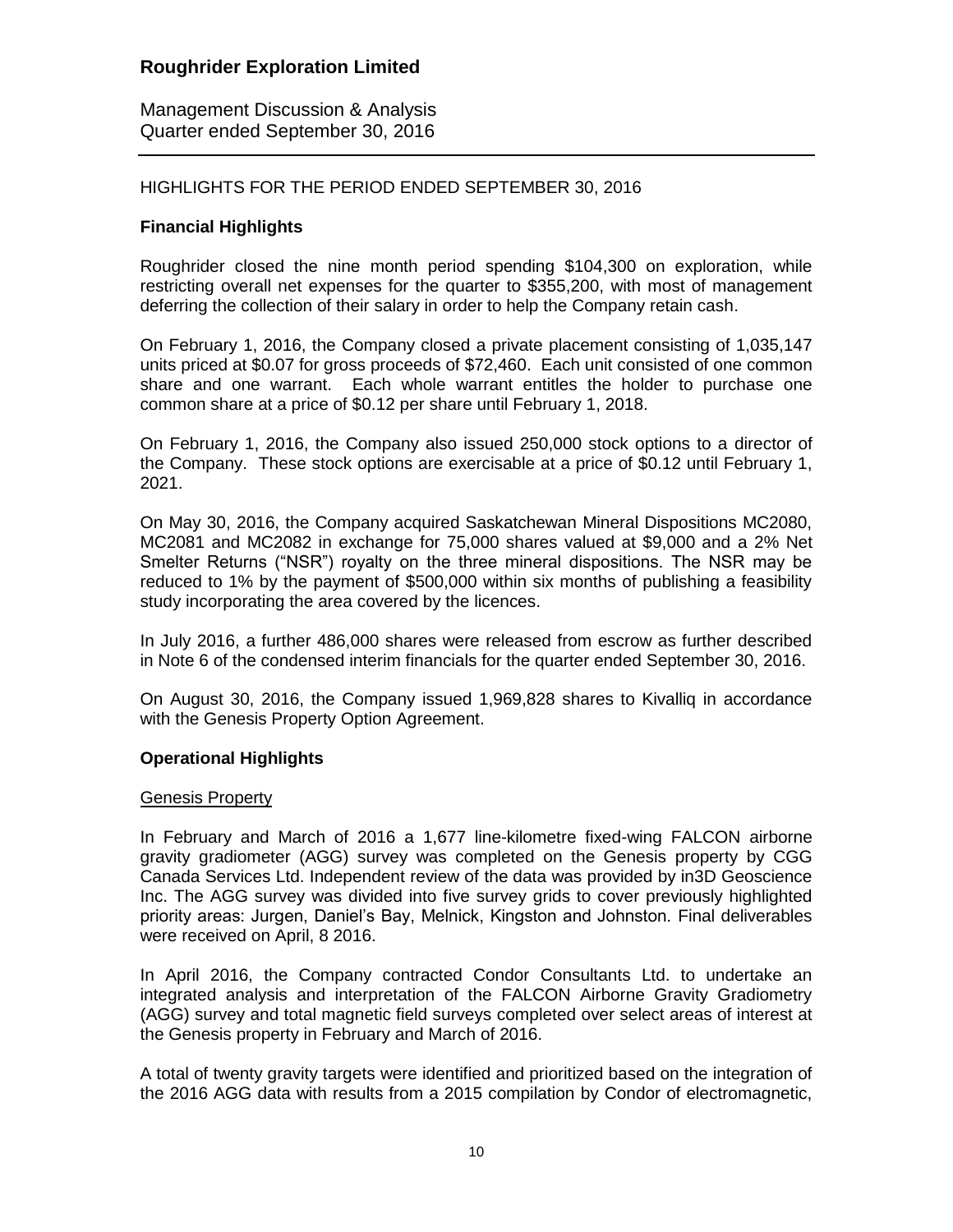Management Discussion & Analysis Quarter ended September 30, 2016

magnetic, radiometric, geochemical, biogeochemical and geological data sets. The majority of the gravity targets were identified in the Jurgen and Johnston areas, with nine and seven targets respectively.

On May 18, 2016, Roughrider acquired Saskatchewan Mineral Dispositions MC2080, MC2081 and MC2082 totalling 232 hectares. The claims were purchased from an arm's length party in exchange for the issuance of 75,000 common shares of Roughrider, and the creation of a 2% NSR on production from the area covered by the licences. The NSR may be reduced to 1% by the payment of \$500,000 within six months of publishing a feasibility study incorporating the area covered by the licences. Roughrider transferred 100% of the title in mineral dispositions MC2080, Mc2081 and MC2082 to Kivalliq, subject to the terms of the Area of Interest clause of the Genesis Property Option Agreement. The claims are contiguous with the Genesis Property claims in the Johnston Lake-GAP priority area.

On May 27th, 2016, Roughrider also announced that the non-brokered private placement announced April 7, 2016 had been withdrawn.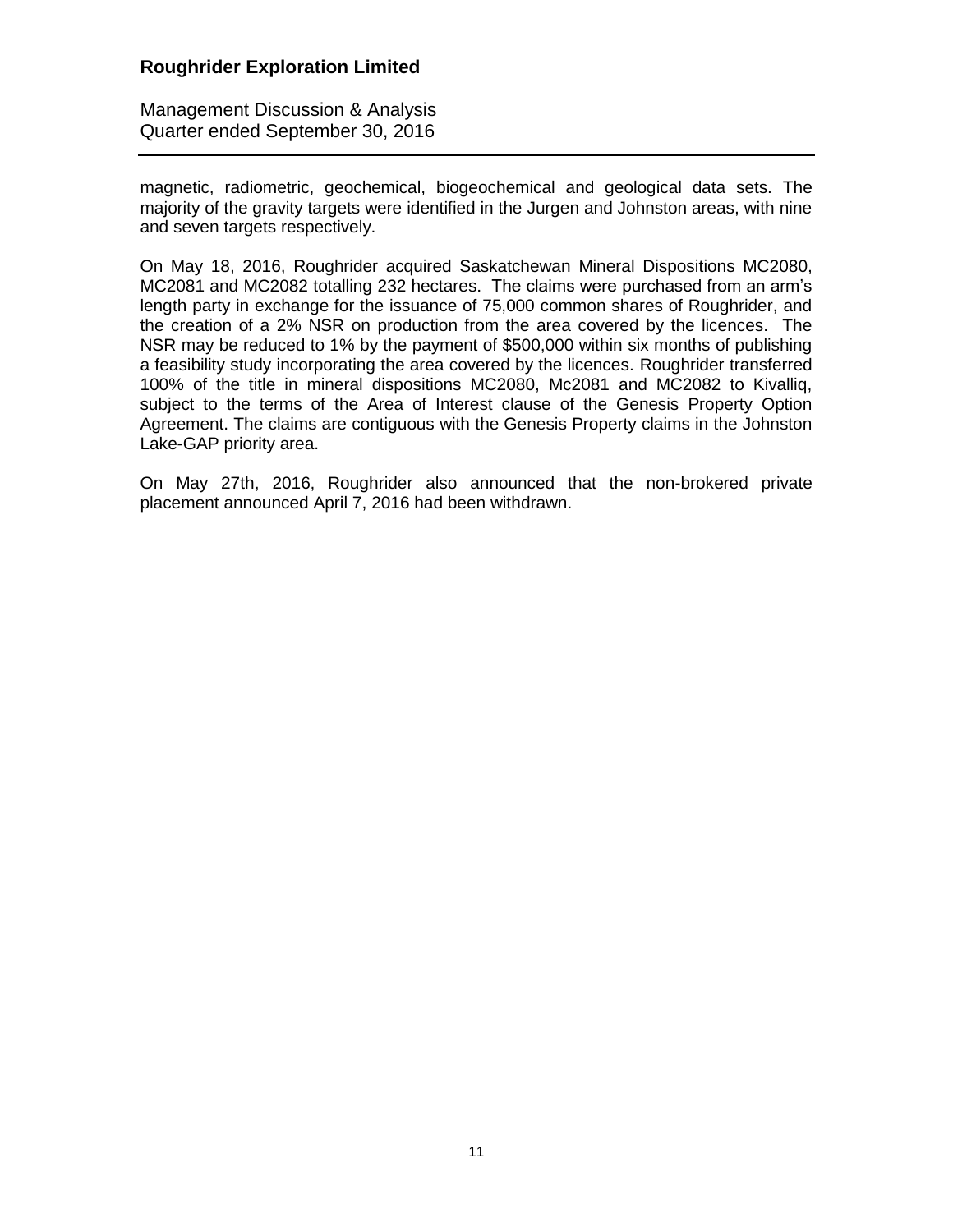Management Discussion & Analysis Quarter ended September 30, 2016

### **OUTLOOK**

 $\overline{a}$ 

### **Financial outlook**

The Company completed the third quarter of 2016 with \$163,467 in cash, and with working capital<sup>1</sup> of  $$40,393$ .

The current objectives of the Company are to continue exploring the Genesis uranium project with a view to fully earning the 85% interest under the option agreement; however this will require raising additional capital.

The Company's ability to continue as a going concern is dependent upon a number of factors – principally on the Company's ability to create positive cash flow in the short term either by obtaining the necessary financing to undertake additional exploration and development of its mineral property interests, by creating one or more additional joint venture agreements with partners in order to achieve the foregoing, or by selling one or more mineral property interests. The Company no longer has sufficient cash to meet its existing obligations, and is deferring payments to management in order to continue operations. Additional capital will be needed to continue exploring the Genesis property.

## **EVENTS SUBSEQUENT TO THE QUARTER ENDED SEPTEMBER 30, 2016**

On October 3, 2016, the Company announced the completion of a small field program between in the Jurgen area of the Genesis Property. A total of 187 enzyme leach soil samples, 147 biogeochemical samples and two rock samples were collected along the Jurgen 1 and Jurgen 2 target area trend. Sampling focused on infilling enzyme leach soil samples at Jurgen 1 and expansion of the enzyme leach and biogeochemical grids to cover newly identified gravity low anomalies (see news release August 23, 2016) along the trend to the northeast.

On October 3, 2016, Roughrider announced that it would not be maintaining its option on 15 of the 56 claims comprising the Genesis uranium property. The Genesis property was thereby reduced to 41 claims totaling 131,412 hectares. Notification was provided pursuant to the terms of Mining Option Agreement between Roughrider and Kivalliq.

Between November 7 and 20, 2016, Roughrider allowed three of the properties held solely by Roughrider to expire. The Laveriere, Douglas River and Neely properties were comprised of one, seven and two claims respectively, totaling 6,480 hectares. Four 100% Roughrider-owned properties remain active: Neely-Elke, Mozzie Lake, Walker Creek and Fire Eye Lake.

<sup>&</sup>lt;sup>1</sup> Working deficit a non-GAAP-measure is defined as current assets net of current liabilities.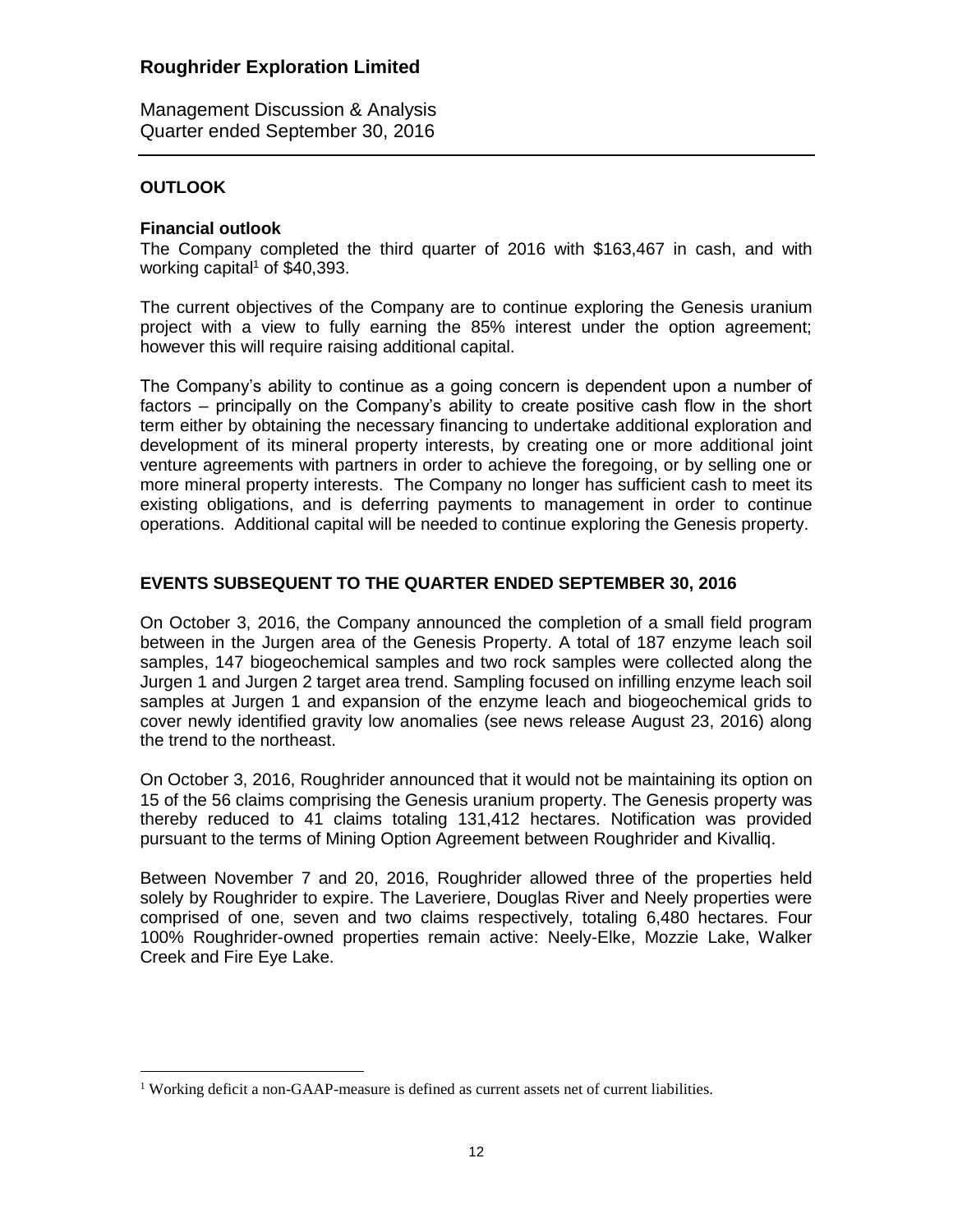Management Discussion & Analysis Quarter ended September 30, 2016

### **DISCUSSION OF OPERATIONS AND FINANCIAL CONDITION**

### *Results of Operations*

During the quarter ended September 30, 2016, the Company conducted planning for the field program completed on October 3, 2016 and reviewed the results of the third party compilation and analysis of the exploration results obtained thus far, in order to identify areas of greatest interest for further field-exploration on the Genesis property.

The Company had no source of revenue.

### *Summary of Quarterly Results*

|                    |          |                             | <b>Basic and Diluted</b> |
|--------------------|----------|-----------------------------|--------------------------|
|                    |          | <b>Loss from Operations</b> | Loss per Share from      |
|                    |          | and Net Loss                | Operations and           |
| Period ended       | Revenues |                             | Net Loss per Share       |
| September 30, 2016 | Nil      | \$(112, 193)                | \$ (0.00)                |
| June 30, 2016      | Nil      | (142, 186)                  | 0.01                     |
| March 31, 2016     | Nil      | (100, 864)                  | (0.00)                   |
| December 31, 2015  | Nil      | (150, 187)                  | (0.01)                   |
| September 30, 2015 | Nil      | (89,790)                    | (0.00)                   |
| June 30, 2015      | Nil      | (153, 427)                  | (0.01)                   |
| March 31, 2015     | Nil      | (222, 606)                  | (0.01)                   |
| December 31, 2014  | Nil      | \$ (435, 643)               | \$ (0.05)                |

The variation in the Company's quarterly net loss over the past eight quarters is largely due to the increase in activity related to an exploration program in September of 2014. In 2015, and 2016 the Company focused on minimizing costs, while performing data analysis, limited fieldwork, and other projects during the year to advance exploration in a few specific areas. During the quarters ended December 31, 2015 and June 30, 2016, the Company engaged a third party to provide compilation and analysis of the exploration results obtained thus far, in order to identify areas of greatest interest for further field-exploration.

During the quarter ended March 31, 2016, the Company concluded its Airborne Gravity Gradiometry survey on the Genesis property, however this activity did not impact financial results as Kivalliq funded the program under the terms of the option agreement.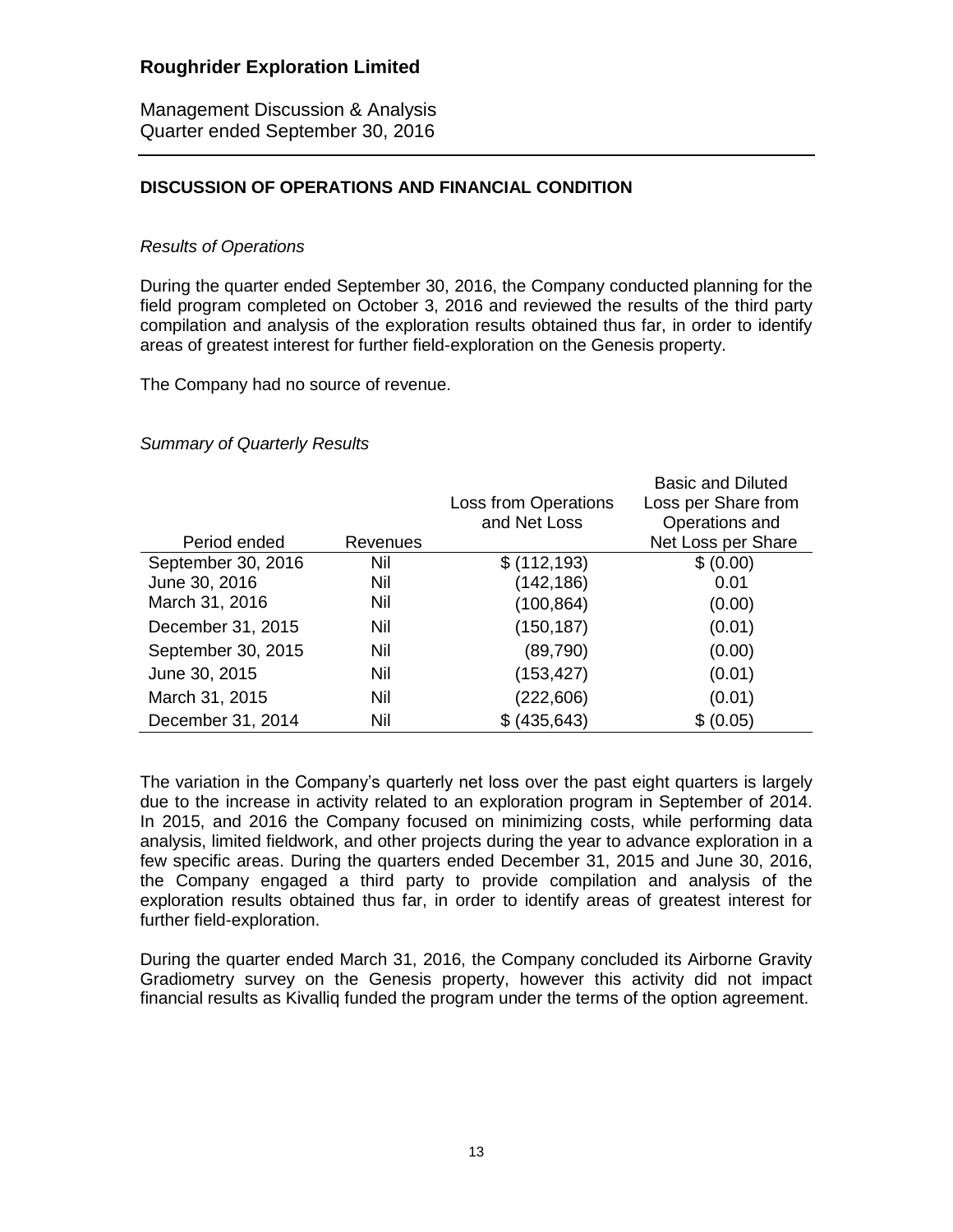Management Discussion & Analysis Quarter ended September 30, 2016

### *Three months ended September 30, 2016*

The loss for the quarter ended September 30, 2016 ("Q3-16") reflects the cost of the company's base expenditures. Quarterly expenditures increased from \$89,790 in Q3-15 to \$112,193 in Q3-16. The Q3-16 loss is higher than in Q3-15 as a result of increased filing fees and an increase in conference expenses during Q3-16 compared to Q3-15.

### *Nine months ended September 30, 2016*

The loss for the nine months ended September 30, 2016 ("YTD-16") reflects the cost of the company's base expenditures with the addition of \$46,646 in costs related to a data compilation and analysis project undertaken in the period. Expenditures decreased from \$465,823 in the nine months ended September 30, 2015 ("YTD-15") to \$355,243 in YTD-16. The YTD-16 loss is lower than in YTD-15 as a result of decreased exploration expenditures during YTD-16, coupled with substantially reduced marketing costs, offset by higher filing fees.

Exploration activities in the January to September 2016 period were almost entirely funded by Kivalliq.

### *Capital purchases*

The Company invested \$400,934 in exploration property acquisition costs in 2015, with only \$186,818 (non-cash) invested in the current period. A cash payment made as part of the Genesis Property Option Agreement represents the largest component of the 2015 acquisition costs. During Q3-16 the Company issued 1,969,828 shares as part of the option agreement with Kivalliq.

There have been no purchases of plant or equipment to date.

### *Liquidity, Capital Resources and Cash Flow Analysis*

The Company's primary source of funding has been from the issuance of common shares. Management is concerned about the Company's ability to raise additional funds amid the low uranium price, and the prevailing investment climate of risk aversion, particularly toward mining projects.

On February 1, 2016, the Company completed a financing, raising gross proceeds of \$72,460. Coupled with the deferral of management salaries, these two initiatives partially covered the cash costs for the current period. The Company no longer has sufficient cash to meet its existing obligations , and is deferring payments to management in order to continue operations. Additional capital will be needed to continue exploration of the Genesis property.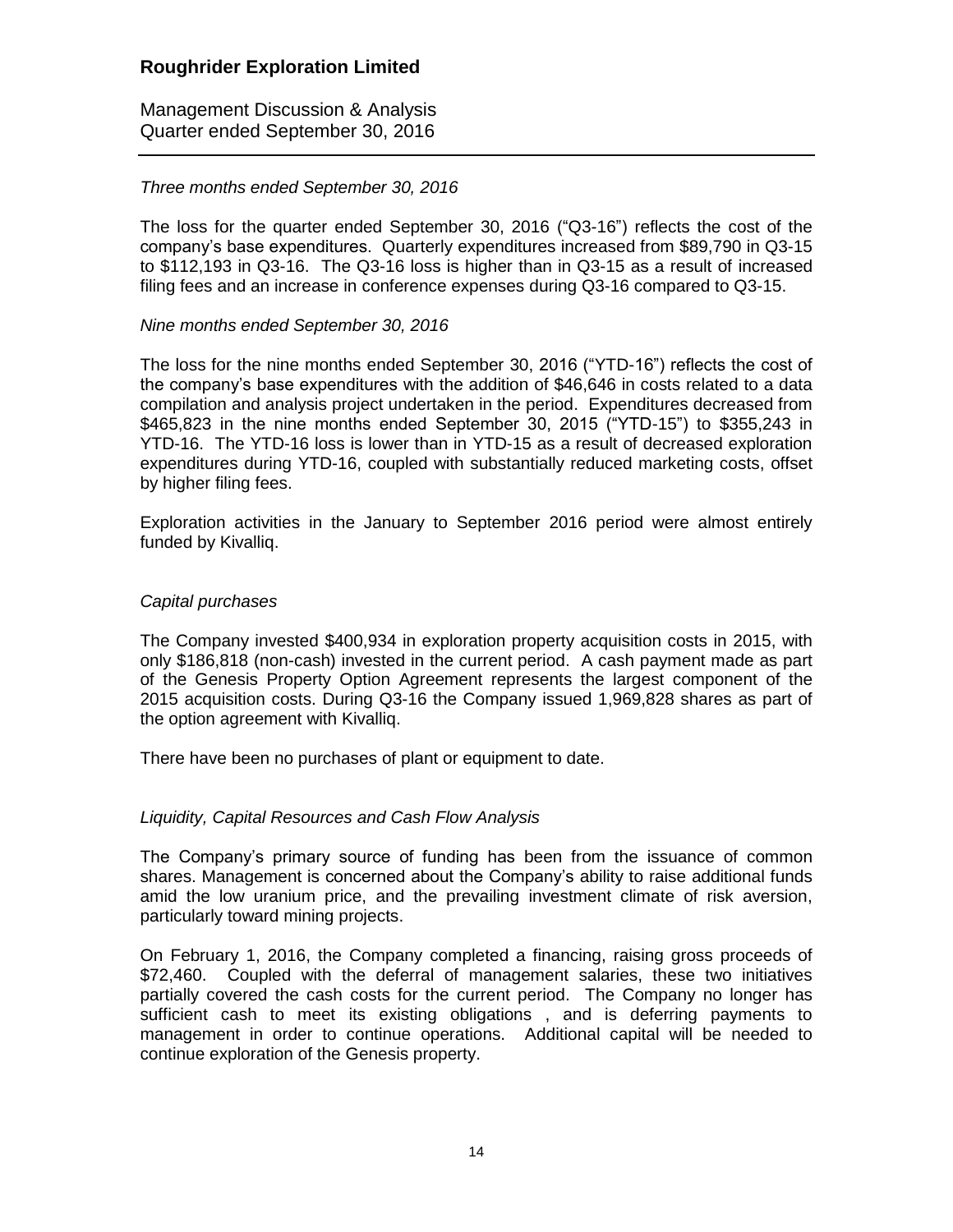Management Discussion & Analysis Quarter ended September 30, 2016

### *Financial Instruments*

The Company's financial instruments consist of cash and cash equivalents, receivables, and accounts payable and accrued liabilities. It is management's opinion that the Company is not exposed to significant interest, currency or credit risk arising from the financial instruments. Credit risk is managed for cash by having a major Canadian bank hold the funds in a chequing account. Credit risk is managed for significant receivables by seeking prompt payment, monitoring the age of receivables, and making follow up inquiries when receivables are not paid in a timely manner. Currency risk is negligible as all funds and payables are denominated in Canadian dollars. The Company does not engage in any hedging activities. Further discussion of these risks is available in the audited financial statements for the year ended December 31, 2015.

### **ADDITIONAL DISCLOSURE FOR VENTURE ISSUERS WITHOUT SIGNIFICANT REVENUE**

Significant components of general and administrative expenses are shown separately on the *Condensed Interim Statements of Loss and Comprehensive Loss,* also part of the unaudited condensed interim financial statements for the nine months ended September 30, 2016.

## **RISK FACTORS**

### *Macroeconomic Risk*

Impairments and write-downs of major mining projects have led to a significant reduction in "risk appetite" with respect to funding investment into exploration companies. As a result, the ability for exploration companies to access capital through private placements has been significantly diminished. The long term result of lower risk appetite is that projects take longer to develop, or may not be developed at all.

### *Political Policy Risk*

Despite the recent moderation in the gold price, the previously record-high gold prices encouraged numerous governments around the world to look at ways to secure additional benefits from the mining industry across all commodity types, an approach recognized as "Resource Nationalism." Mechanisms used or proposed by governments have included increases to royalty rates, corporate tax rates, implementation of "windfall" or "super taxes," and carried or free-carried interests to the benefit of the state. Extreme cases in Venezuela and Argentina have resulted in the nationalization of active mining interests. Such changes are viewed negatively in the investment community and can lead to share price erosion, and difficulty in accessing capital to advance projects.

### *Exploration Risk*

Mineral exploration and development involve a high degree of risk and few projects are ultimately developed into producing mines. There is no assurance that the Company's selected Qualifying Transaction will demonstrate exploration results sufficient to result in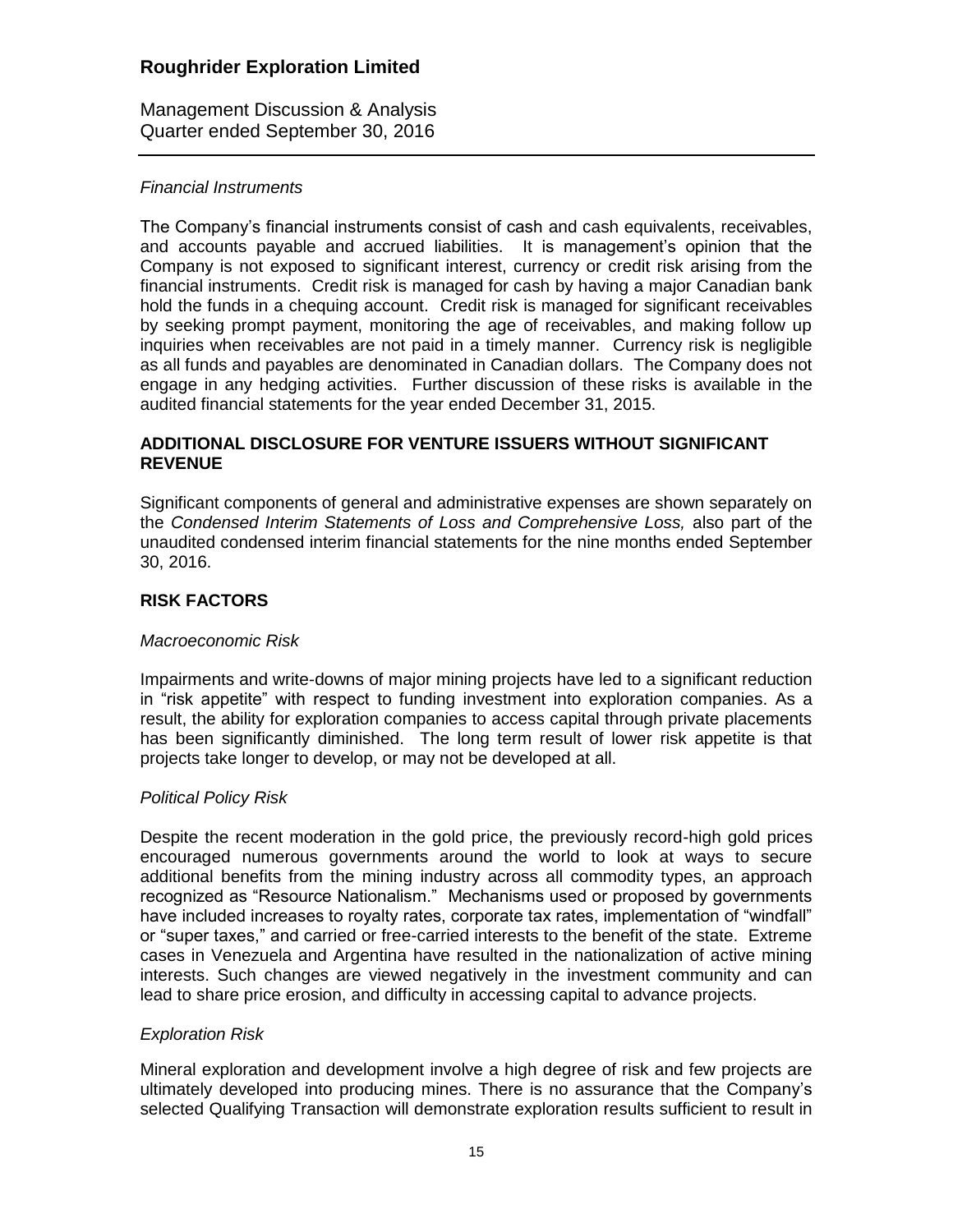Management Discussion & Analysis Quarter ended September 30, 2016

the definition of a body of commercial ore. Whether an ore body will be commercially viable depends on a number of factors including the particular attributes of the deposit such as size, grade and proximity to infrastructure, as well as mineral prices and government regulations, including environmental regulations.

### *Financial Capability and Additional Financing*

The Company has limited financial resources, has no source of operating income and has no assurance that additional funding will be available to it. It is anticipated that further exploration and development of the projects will be financed in whole or in part by the issuance of additional securities by the Company. Although the Company has been successful in the recent past in financing its initial activities through the issuance of equity securities, there can be no assurance that it will be able to obtain sufficient financing in the future to execute its business plan, particularly with ongoing uncertainty in the global financial markets, and the prevailing investment climate of risk aversion particularly in the resource sector. A discussion of risk factors particular to financial instruments is presented in the audited financial statements for the year ended December 31, 2015.

The Company has not commenced commercial mining operations and has no assets other than cash and cash equivalents, modest receivables and a small amount of prepaid expenses. The Company has no history of earnings, and is not expected to generate earnings or pay dividends until the company's exploration project is sold or taken into production.

### *Commodity Prices*

The mineral industry varies with the price of metals. The prices of uranium, gold and other commodities have fluctuated widely in recent years and are affected by factors beyond the control of the Company including, but not limited to, international economic and political trends, currency exchange fluctuations, economic inflation and expectations for the level of economic inflation in the consuming economies, interest rates, global and local economic health and trends, speculative activities and changes in the supply of commodities due to significant (often sovereign or national) purchases and divestitures, new mine developments, mine closures as well as advances in various production and use technologies of commodities. All of these factors will impact the viability of the Company's exploration projects in ways that are impossible to predict with certainty.

### *Uranium Market*

Since uranium is used both as a fuel for power generation and as a weapon, its price is subject to unique forces in addition to the typical supply / demand tension impacting all commodities. These unique forces include the level of strategic government stockpiling or disposition, the level of effort being expended to cap the number of nuclear-armed states in the world, the public perception of the relative safety of nuclear power generation, and related government and international regulation. While these unique forces appear to have acted together in recent years to suppress the spot price of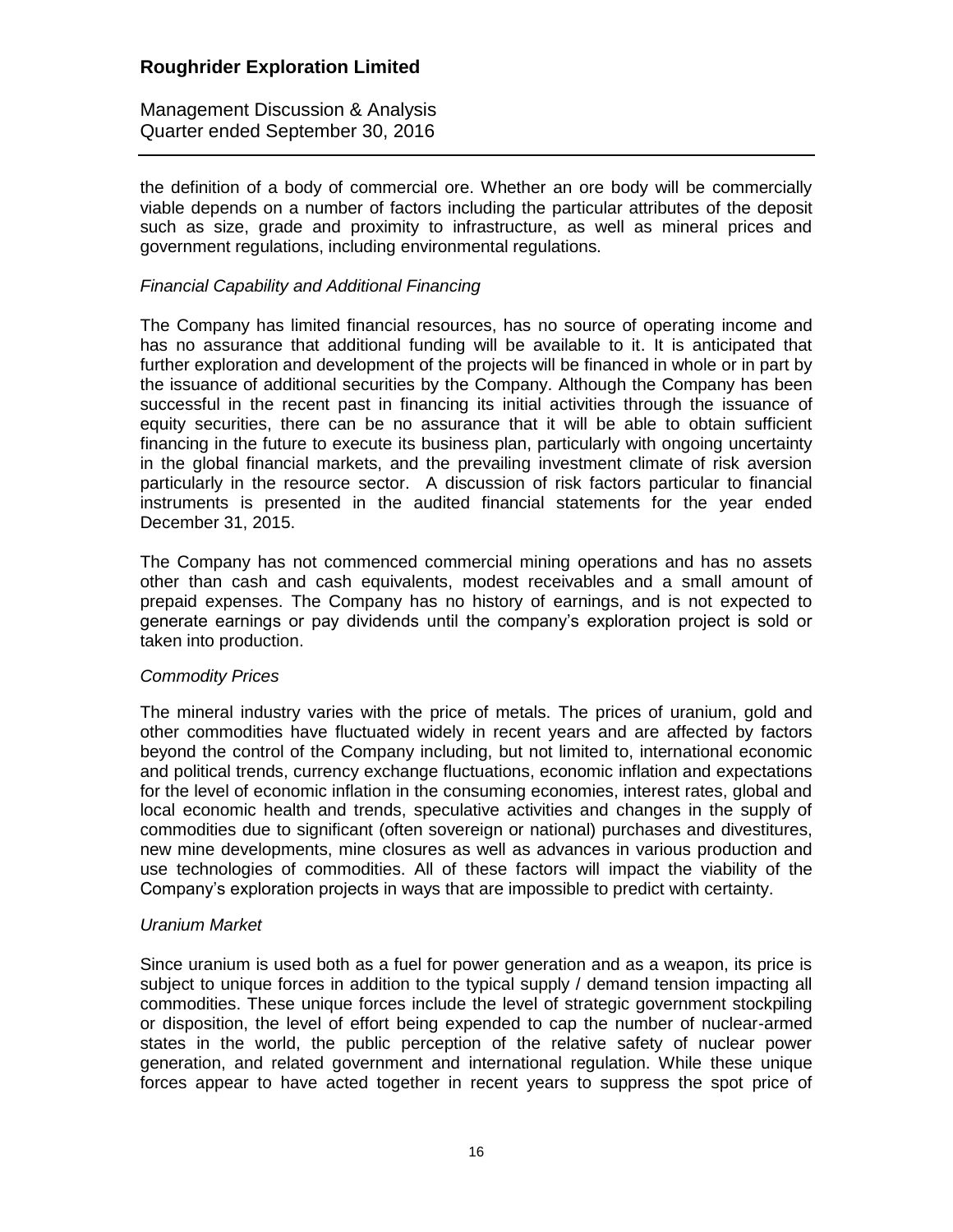Management Discussion & Analysis Quarter ended September 30, 2016

uranium, this risk may become an opportunity if those forces subside and the spot price of uranium continues to rise.

#### *Environment*

Both the exploration and any production phases of the Company's future operations will be subject to environmental protection regulations in the jurisdictions in which it operates. Globally, environmental legislation is evolving towards stricter standards and enforcement, more stringent environmental impact assessments of new mining projects and increasing liability exposure for companies and their directors and officers. There is no assurance that future environmental regulations will not adversely affect the Company or its future operations.

#### *Human Health*

The Company seeks to provide its employees with a safe and healthy workplace. The impact of highly contagious diseases, including the impact of a real or threatened pandemic, can be substantial both to individuals, and organizations. In the event of a disease outbreak, the Company may have to curtail or suspend operations for a period of time. Reduced operations could have varying impact on the Company, depending on the timing and duration of the incident and on other ancillary factors.

#### *Financial Instrument Risk*

As a result of its use of financial instruments, the Company is subject to credit risk, interest rate risk, currency risk, liquidity risk and other price risk. These risks are considered to be small. These risks are discussed comprehensively in the audited financial statements for the year ended December 31, 2015.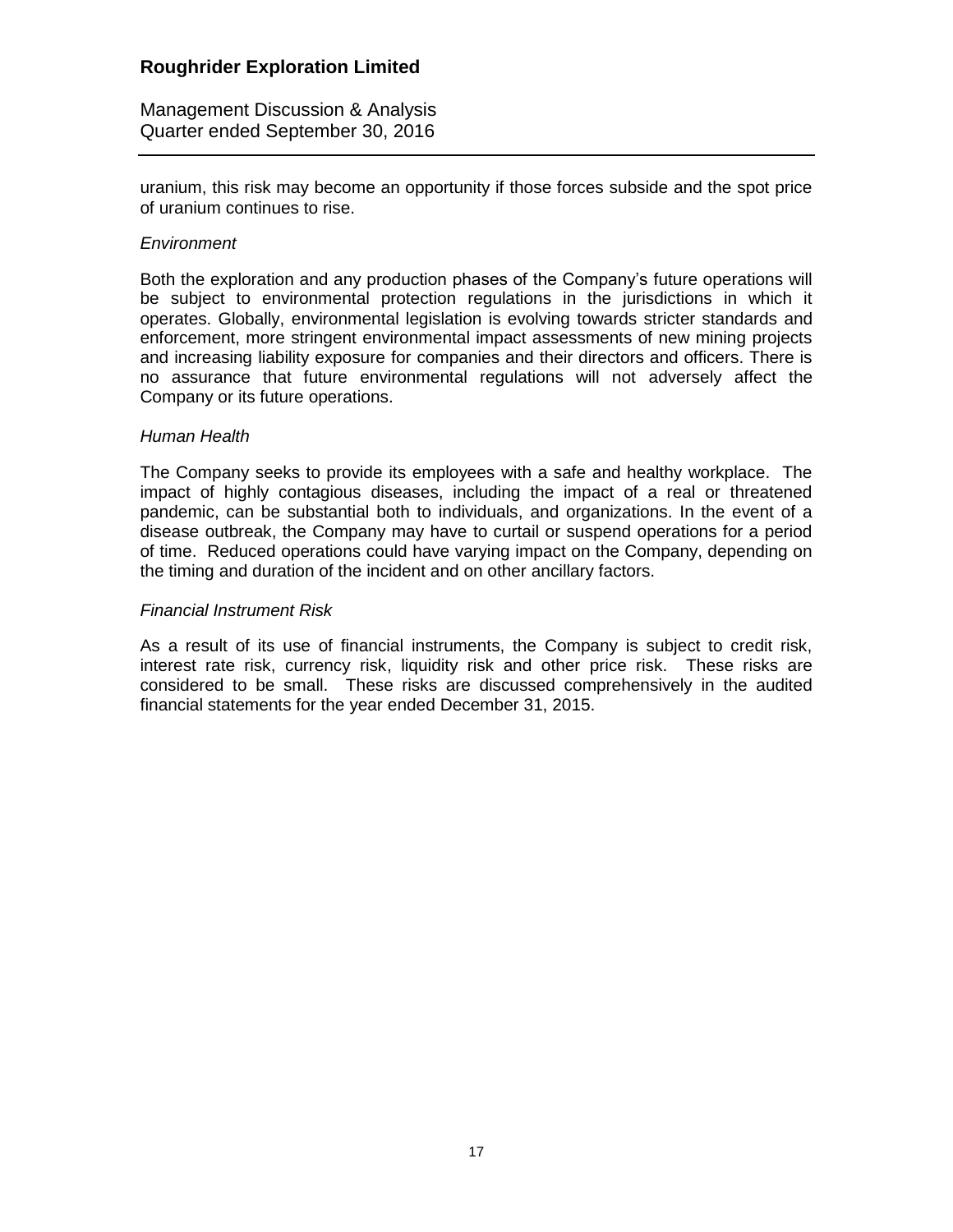Management Discussion & Analysis Quarter ended September 30, 2016

### *Liquidity of Common Shares*

There can be no assurance that an active and liquid market for the Company's common shares will develop or continue to exist, and an investor may find it difficult to resell its common shares. In addition, trading in the common shares of the Company may be halted at other times for other reasons, including for failure by the Company to submit documents to the Exchange in the time periods required.

### **RECENT ACCOUNTING PRONOUNCEMENTS**

### **Adoption of New Standards and Interpretations**

The following amended standard is relevant to the organization and was first adopted for the Company's year ended December 31, 2016, but has had no material impact on the financial statements:

*IAS 1, Presentation of Financial Statements* amendment to clarify guidance on materiality and aggregation, the presentation of subtotals, the structure of financial statements, and the disclosure of accounting policies. These amendments will be effective for the Company's year ended December 31, 2016.

### **Upcoming Changes in Accounting Standards**

The following changes to standards are effective as follows:

### For the Company's year ended December 31, 2018:

*IFRS 7, Financial Instruments: Disclosures:* This amendment requires additional disclosures on transition from IAS 39 and IFRS 9.

*IFRS 9, Financial Instruments:* This new standard replaces IAS 9 and describes the new requirements for the classification, measurement and de-recognition of financial assets and liabilities. Specifically, *IFRS 9* requires all recognized financial assets that are within the scope of *IAS 39 Financial Instruments: Recognition and Measurement* to be subsequently measured at amortized cost or fair value. The amendment also introduces a third measurement category for financial assets: fair value through other comprehensive income, and includes a single, forward-looking 'expected loss' impairment model.

*IFRS 15, Revenue from Contracts with Customers:* This new standard establishes a new control-based revenue recognition model which could change the timing of revenue recognition.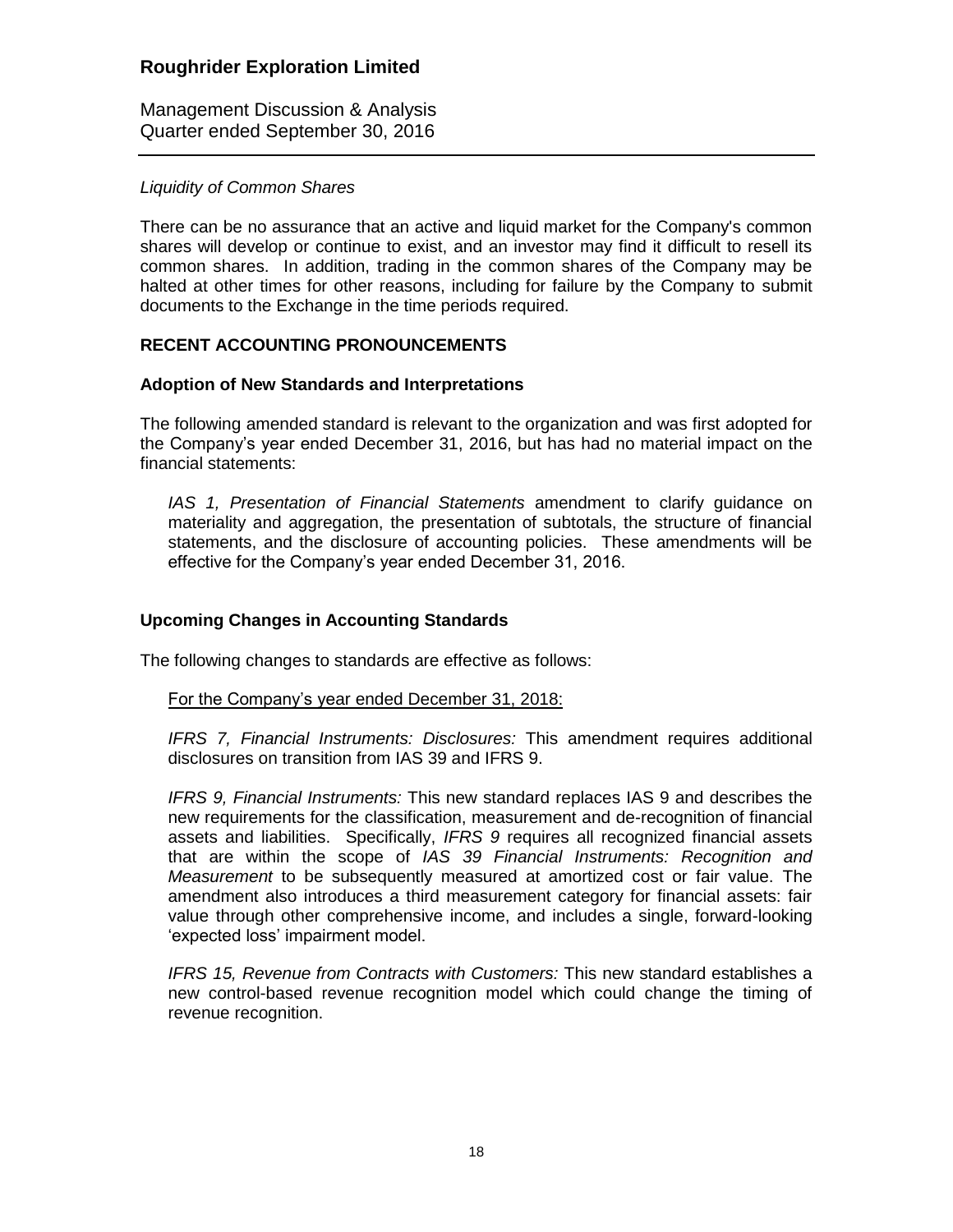Management Discussion & Analysis Quarter ended September 30, 2016

#### For the Company's year ended December 31, 2019:

*IFRS 16, Leases:* This new standard eliminates the classification of leases as either operating leases or finance leases and introduces a single lessee accounting model which requires the lessee to recognize assets and liabilities for all leases with a term of longer than 12 months.

The Company is in the process of assessing the impact of the above new accounting pronouncements.

### **OFF-BALANCE SHEET ARRANGEMENTS**

The Company is not a party to any off-balance sheet arrangements that have, or are reasonably likely to have, a current or future material effect on the Company's financial condition, changes in financial condition, revenues, expenses, results of operations, liquidity, capital expenditures or capital resources.

### **TRANSACTIONS WITH RELATED PARTIES**

a) Legal services:

In the nine month period ended September 30, 2016, services valued at \$4,000 (2015 - \$21,500) were received from Farris, a law firm for which one of the directors of the Company is a partner.

In the nine month period ended September 30, 2016, administrative services valued at \$4,100 (2015 - \$4,300) were received from Beneath the Surface Capital, a company owned by Scott Gibson.

b) Key management personnel:

Key management personnel are those persons that have the authority and responsibility for planning, directing and controlling the activities of the Company, directly or indirectly. Key management includes executive and non-executive members of the Company's Board of Directors, corporate officers and a vice president. For the period from January 1, 2016 to September 30, 2016, officers and a vice president of the Company were accrued or paid compensation of \$193,000, included in salaries and in exploration expenses, (2015 – \$193,000). During the same period, non-executive members of the Company's Board of Directors received no cash compensation, and one director was granted 250,000 stock options valid until February 1, 2021, exercisable at \$0.12.

As at September 30, 2016, \$160,000 (2015 – \$14,500) was owing to related parties, and has been included in accounts payable and accrued liabilities.